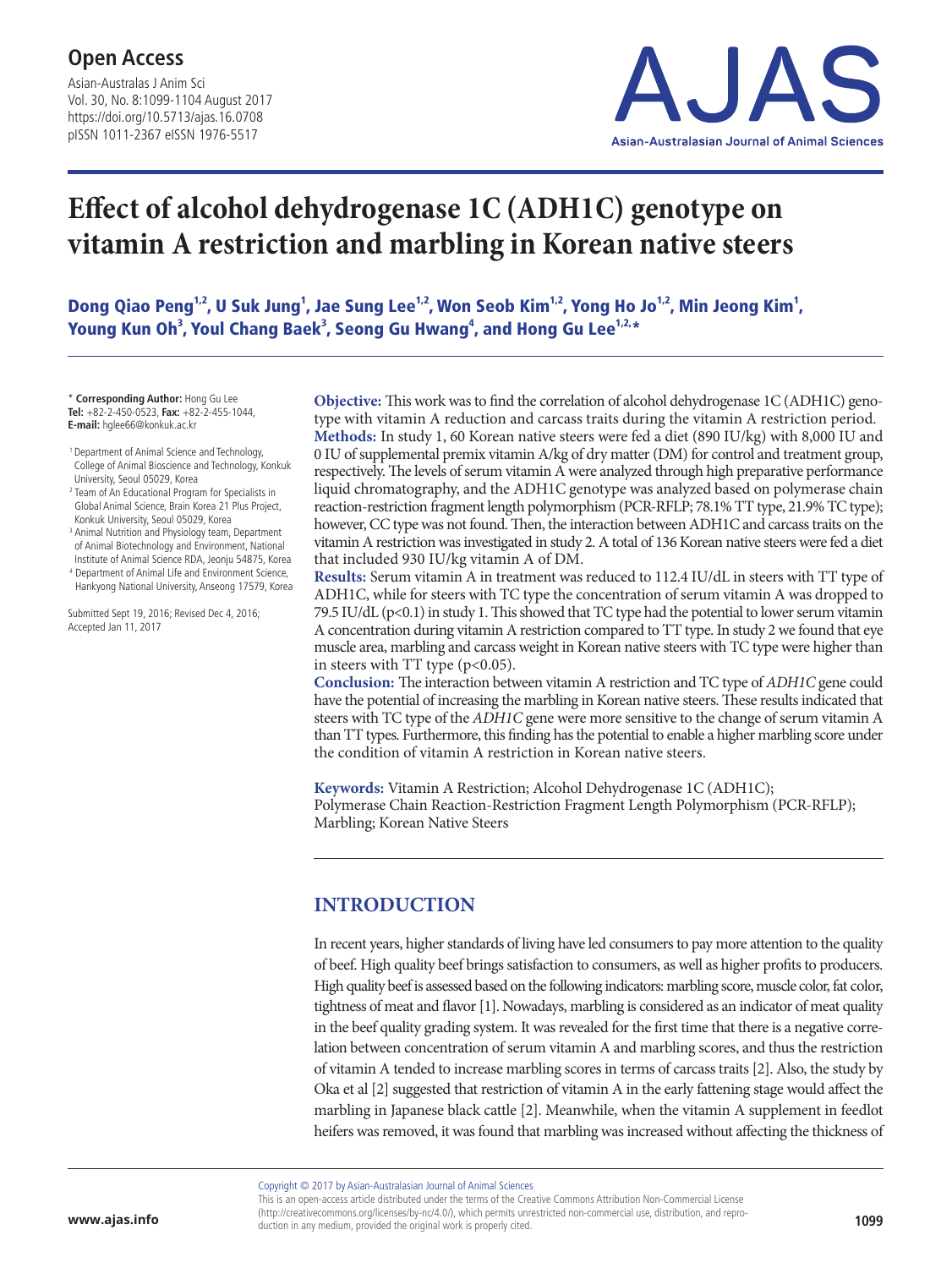# A.JAS

back fat or animal health [3]. Among numerous factors, genetics can also affect the quality of beef. Marker-assisted management contributes to slaughter performance as well as animal by-products. In addition, it can be inferred that the single nucleotide polymorphism in of alcohol dehydrogenase 1C (ADH1C c.-64T>C) is associated with intramuscular fat (IMF) and vitamin A restriction in finishing rations of Angus-cross steers [4]. Many previous studies have shown that alcohol dehydrogenase 1 (ADH1) is a major enzyme in achieving the oxidation from retinol to retinaldehyde in mouse experiments [5]. And retinaldehyde dehydrogenases (RALDH) oxidize retinaldehyde to retinoic acid, primarily by RADLH1 [6]. In previous studies, marbling in TT type of *ADH1C* gene was higher than TC and CC type during the 5 months restriction of vitamin A in Angus crossbred steers [4]. It has also been found that concentration of serum vitamin A was affected by the time of vitamin A restriction. From this, it could be inferred that serum vitamin A was also affected by the gene of *ADH1C*. However, the association was not definite in Korean native steers. Thus, the genotype of ADH1C in Korean native steers needs to be investigated. Meanwhile, when fed a diet with vitamin A restriction, the effect of vitamin A restriction and ADH1C genotype in serum vitamin A and carcass traits needs to be assessed.

## **MATERIAL AND METHODS**

### **Animals and management**

All procedures involving animals were approved by the Animal Care and Use Committee of Konkuk University prior to the experiments (Certificate No: KU16134). A total of 60 Korean native steers were used for study 1, and were fed a diet (890 IU/kg vitamin A) based on corn and corn flake. The Korean native steers used in this study were from many herds and many sires. The groups contained 8,000 IU and 0 IU of supplemental premix vitamin A/kg of dry matter (DM), respectively. The experiment was conducted during the fattening period in Korean native steers (from 15 to 24 months of age), and the composition of feedstuff nutrient in study 1 is shown in Table 1. Blood samples were collected from steers for each month during the period of the experiment. In study 2, 136 Korean native steers were fed a vitamin A restricted diet (0.93 IU/g vitamin A) during the experiment period (from 14 to 21 months age), the nutrient composition of which is shown in Table 1. While the feedstuff nutrient composition of vitamin A restriction in study 2 is not exactly the same as that in study 1, a similar level and low level of feedstuff vitamin A was still maintained. During the experiment period, the concentration of vitamin A in feedstuff was fed as described in Table 1. After the restriction period, the concentration of vitamin A was changed to a high level again until slaughter in order to obtain better quality beef. The carcass traits were measured after slaughter at the age of 30 months.

### **Preparation of stock solutions and samples**

**Table 1.** Feedstuff nutrient composition of vitamin A restriction in studies 1 and 2

| <b>Nutrient</b>                   | Study 1  | Study 2          |        |  |
|-----------------------------------|----------|------------------|--------|--|
|                                   | Control  | <b>Treatment</b> |        |  |
| DM(%)                             | 87.74    | 87.80            | 88.19  |  |
| Crude protein (% DM)              | 15.96    | 15.95            | 14.74  |  |
| Crude fat (% DM)                  | 3.52     | 3.44             | 4.15   |  |
| Crude ash (% DM)                  | 8.06     | 8.23             | 7.11   |  |
| Neutral detergent fiber (% DM)    | 31.62    | 33.23            | 23.81  |  |
| Acid detergent fiber (% DM)       | 14.26    | 14.38            | 9.89   |  |
| Crude fiber (% DM)                | 10.90    | 11.05            | 8.28   |  |
| Calcium (% DM)                    | 0.95     | 0.98             | 0.91   |  |
| Phosphorus (% DM)                 | 0.52     | 0.58             | 0.54   |  |
| Non-fiber carbohydrate (% DM)     | 36.15    | 35.10            | 49.70  |  |
| Total digestible nutrients (% DM) | 82.85    | 82.37            | 84.39  |  |
| Vitamin A (IU/kg)                 | 8,890.00 | 890.00           | 930.00 |  |

DM, dry matter.

Blood was collected from the jugular vein of steer by serum tube (BD Vacutainer, Plymouth, UK), then wrapped with tin foil and placed in the ice box before arriving at the lab. Then, blood samples were centrifuged at 3,500 rpm for 15 min at 4°C, moved the serum into brown 1.5 mL of brown micro tube, and finally stored in freezer (–80°C) before use.

Then, 0.04% 2.6-di-tert-butyl-4-methylphenol (BHT, Sigma-Aldrich cat. No. B1378, Yongin, Korea) ethanol solution and 0.04% BHT hexane solution were prepared for the analysis of serum vitamin A (retinol). We took retinyl acetate (>99%, Sigma-Aldrich cat. No. R7882-1g, Korea) as the internal standard. The stock solution of retinyl acetate was made with the concentration of 1 mg retinyl acetate/1 mL 0.04% BHT-ethanol solution. This is followed by diluting to 25 μg retinyl acetate/1 mL 0.04% BHTethanol solution as the working solution during the analysis of serum vitamin A. In addition, the ethanol, methanol and hexane needed in this study were required to be high preparative performance liquid chromatography (HPLC) grade.

### **Serum vitamin A analysis**

Serum samples were removed from the freezer and thawed at room temperature, then 200 μL of serum and 20 μL of internal standard working solution were transferred to a 2 mL micro tube. Next, 200 μL distilled water and 400 μL of 0.04% BHT-ethanol solution were added. After vortexing vigorously, 800 μL of 0.04% BHT-hexane solution was added and vortexed again vigorously and centrifuged at 3,500 g for 10 min at 4°C. Next, 700 μL of hexane was transferred into 1.5 mL of brown micro tube followed by evaporating hexane completely under N<sub>2</sub> gas blowing by dry block bath (MG-2200, EYELA, Tokyo, Japan). The sample was dissolved again with 95% methanol after evaporation, and mixed by vortex. Three control internal standard solutions were made again by mixing internal standard working solution 20 μL and 0.04% BHT-ethanol 480 μL into brown micro tube. Finally the solution was transferred to LC vial (G004-HP-D, Infochroma ag,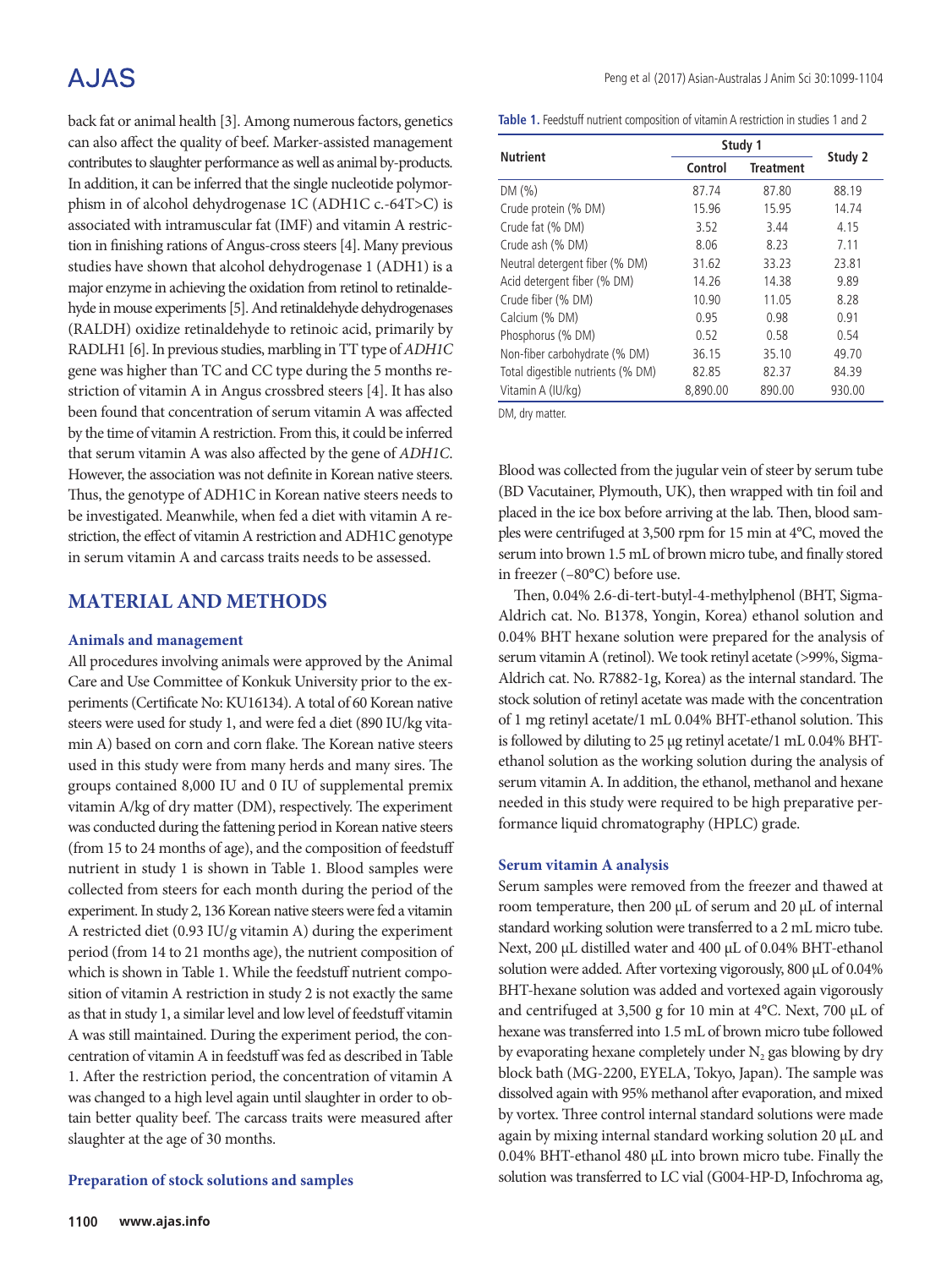Goldau, Switzerland) after filtering using the syringe filter (PES, 0.33 mm, 0.22 μm, SLGP033RB, Millex, Darmstadt, Germany), then concentration of serum vitamin A was analyzed using a HPLC machine (Agilent 1100 Series, Deutschland, Germany) with the reverse phase column of Stainless steel Novapak C18 4 μm (3.9 mm ID×150 mm, Waters, Dublin, Ireland). The 95% methanol was used as the mobile phase and the flow rate was 1 mL/min. Serum vitamin A (retinol) was absorbed at 325 nm by DAD-UV lamp and the column was set at 20°C. We obtained the area of retinol and retinyl acetate from samples using the HPLC program in computer.

The standard curve was made by diluting the retinol (>99%, Sigma-Aldrich cat. No. R7632-25mg, Korea) to different concentrations (12.5, 6.25, 3.13, 1.56, 0.78, 0.39, 0.20, 0.10, 0.05 μg/mL) along with the 1 μg/mL of internal standard.

#### **DNA extraction from beef**

The DNA was extracted from beef using the manual method. Beef was cut into small slices and placed into a 1.5 mL tube. The 300 μL tissue lysis buffer (TL) buffer, contained 1 M Tris-Cl PH 8.0, 0.5 M ethylenediaminetetraacetic acid (EDTA) pH 8.0, 5 M NaCl, 10% sodium dodecyl sulfate and distilled water) was added and mixed by inverting. Then, 5 μL proteinase K was added (20 mg/mL, G-spin Total DNA extraction Kit, iNtRON Biotechnology, Seongnam, Korea), followed by incubation at 56°C overnight. Next, 300 μL protein precipitation solution was added (7M Ammonium acetate, Tech & Innovation, Seongnam, Korea) and centrifuged at 13,000 rpm 20°C for 15 min. After this, 600 μL of supernatant was transferred to a new 1.5 mL tube and incubated at 65°C for 1 h after 10 μL RNase solution was added (10 mg/mL, G-spin Total DNA extraction Kit, iNtRON Biotechnology, Korea). Subsequently, 600 μL was added into the tube and centrifuged again (13,000 rpm, 20°C for 15 min). The solution was divided into another two 1.5 mL tubes, with each tube for 600 μL, and this was followed by adding 600 μL isopropanol to each tube, inverting the sample and incubating at –20°C for 1 h. After that, it was centrifuged at 13,000 rpm, 4°C for 10 min, then the supernatant was discarded and 300 μL 70% EtoH was added to wash the DNA extraction. Finally, the sample was centrifuged at 13,000 rpm, 4°C for 5 min, and supernatant was discarded, pellet was dried at room temperature for 1 h, then 50 μL Tris-EDTA (TE) buffer was added (1× TE buffer, PH 8.0, Tech & Innovation, Korea) for storing.

### **Polymerase chain reaction and restricted fragment length polymorphisms**

Primer sequences for the target gene *ADH1C* were 5'-CAGGGC TTAAAGATCCCAGA (forward), 3'-TAGCCAATGCTTGTC TCTCG (reverse), which was referenced from GenBank (accession number NC007304.4). *ADH1C* gene was amplified by 2× Taq polymerase chain reaction (PCR) premix kit (Solgent Co. Ltd, Daejeon, Korea) followed by using the T100 96-well Thermal Cycler (Bio-Rad Laboratories Inc, Seoul, Korea): 95°C for 5 min, 35 cycles of 30 s at 95°C, 30 s at 55°C, 1 min for 72°C, and finally 5 min at 72°C. The product of PCR was digested by BslI (New England Biolabs, Pickering, ON, Canada) for 3 h, in which C allele was cut into 160-bp and 93-bp fragments [4]. Then, the type of ADH1C was shown by the separation of electrophoresis according to a 2% agarose gel. The standard of ADH1C genotype was shown in Figure 1, in which TT type and TC type were expressed as lane 2 and lane 3, respectively.

#### **Beef carcass grading analyses in Korea**

The Korean beef carcass-grading system included quality and yield grade. In the quality grade, five acceptable levels (1++, 1+, 1, 2, 3) were classified according to marbling score (intramuscular fat), lean meat color, fat color and texture of lean meat, and maturity of the exposed longissimus dorsi muscle at the thirteenth rib interface. The quality grade 1++ was considered as the highest quality and grade 3 was the lowest quality. The yield grade included three types (A, B, C) and was determined according to carcass weight, subcutaneous fat thickness, eye muscle area and meat quantity index. Yield grade A was the highest and C was the lowest. According to the previous study, yield grade was determined on the basis of estimated retail cut percentage and the equation for retail cut percent was that: retail cut  $% = 65.8834-$ (0.393×back fat thickness, mm)+(0.088×area of rib eye, cm<sup>2</sup>)-(0.008×cold carcass weight, kg). Yield grade A, B, and C counted for the retail cut percentage higher than 69%, 69% to 66% and less than 66%, respectively [7]. Back fat thickness was measured between the twelfth and thirteen ribs, maturity was determined by evaluating the color, shape and ossification of the bones and cartilage. Intramuscular fat or marbling score was based on beef marbling standard (BMS;  $1 =$  devoid,  $9 =$  very abundant). BMS 8 or 9 was for grade 1++, 6, or 7 was for grade 1+, 4, or 5 was for grade 1, 2, or 3 was for grade 2 and BMS 1 was for grade 3 beef

| $\overline{\text{M}}$<br><b>State of Local Division</b>             | <b>Communication</b><br><b>STATISTICS</b> | the most |
|---------------------------------------------------------------------|-------------------------------------------|----------|
|                                                                     |                                           |          |
|                                                                     |                                           |          |
| <b>Contract Contract Contract</b><br><b>State of the Assessment</b> |                                           |          |
|                                                                     |                                           |          |

Figure 1. Agarose gel electrophoresis of alcohol dehydrogenase 1C (ADH1C) gene c.-64T>C polymerase chain reaction-restriction fragment length polymorphism. Lane 1 is 100 bp plus DNA ladder, lane 2 is standard for TT type, lane 3 is standard for TC type.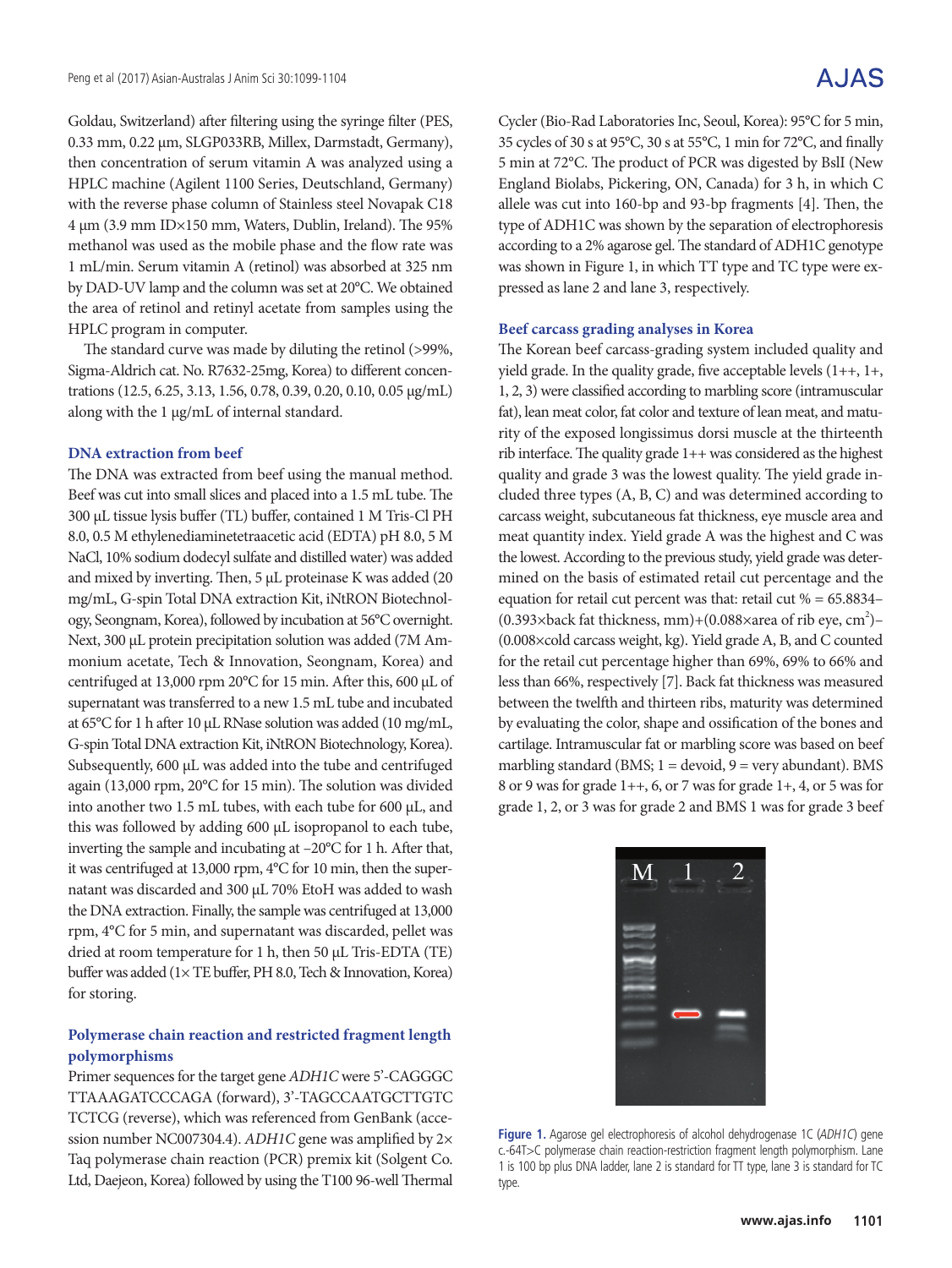# A.JAS

(KAPE; Korea Institute for Animal Products Quality Evaluation, 2011). The calculation formula of quality grade and yield grade in Table 4 were referred to the previous study in Hanwoo steers [7].

### **Statistical analysis**

The result values were shown as least square means±standard error of the mean. The data of serum vitamin A were analyzed by Duncan's multiple range test using one-way and two-way analysis of variance (one-way and two-way ANOVA) in SPSS Version 21 for Windows (SPSS Inc., Chicago, IL, USA). The concentration of serum and genotype were in included in one-way ANOVA test, and the genotype×vitamin A interaction were included in two-way ANOVA test. The data of carcass traits were analyzed through Duncan's multiple range tests using a one-way ANOVA in SPSS Version 21 for Windows (SPSS Inc., USA). Significance was set at  $p<0.05$ , and the trend was set at 0.1.

## **RESULTS AND DISCUSSION**

### **ADH1C genotype and concentration of serum vitamin A**

During the fattening period, vitamin A restriction was conducted in treatment by feeding the feedstuff which contained 0.89 IU/g vitamin A in study 1. The concentration of vitamin A in the control group was at a high level (8.89 IU/g). At the beginning of the experimental period, the concentration of serum in treatment group and control group were in the similar level (p>0.05) in Table 2. During the experimental period, concentration of serum vitamin A in the treatment group was decreased significantly during the experiment period  $(p<0.05)$  in Table 2. The level of serum vitamin A in the control group did not show any change by feeding with a high level of vitamin A (8.89 IU/g). Previous studies also showed that serum vitamin A was reduced without the supplement of vitamin A in the diet [8,9]. Low serum vitamin A level also indicated the higher marbling score than high serum vitamin A during the fattening stage in Japanese Black Steers [10].

We found that 85% of Korean native steers in study 1 were TT type and 15% were TC type. However, we didn't find any CC type in the 60 steers. In study 2, the ratio of TT type is 75%, with 25% of 136 Korean native steers TC type, and we still did not find the CC type of *ADH1C* gene. Totally we found 78% TT type and 22% TC type in these steers which was showed in Table 3. In terms of the concentration of serum vitamin A, there were no differ-

|  | Table 3. Ratio of ADH1C genotype in Korean native steers (study 1 and 2) |  |  |  |  |
|--|--------------------------------------------------------------------------|--|--|--|--|
|  |                                                                          |  |  |  |  |

|              | TT type | TC type | CC type |
|--------------|---------|---------|---------|
| Experiment 1 |         |         |         |
| Heads        | 51      | 9       | 0       |
| Ratio (%)    | 85      | 15      |         |
| Experiment 2 |         |         |         |
| Heads        | 102     | 34      | 0       |
| Ratio (%)    | 75      | 25      | 0       |
| Total        |         |         |         |
| Heads        | 153     | 43      | 0       |
| Ratio (%)    | 78      | 22      | 0       |

ADH1C, alcohol dehydrogenase 1C.

ences between the ADH1C genotypes under a high vitamin A level condition. However, when the vitamin A was restricted, the TC type of *ADH1C* gene showed a faster downtrend (p<0.1) in the serum vitamin A concentration than TT type, although it did not show a significant decrease. The previous research showed no significant results in the black Angus-cross steers during the vitamin A restriction period [4]. But this revealed the tendency that TC type of ADH1C had the potential to achieve a lower level of serum vitamin A  $(p<0.1)$ .

#### **ADH1C genotype and carcass traits in Korean native**

Table 4. Effect of ADH1C gene on carcass traits in Korean native steers during vitamin A restriction

|                               | TT type               | TC type           | p value |
|-------------------------------|-----------------------|-------------------|---------|
| Back fat thickness (cm)       | $12.7 \pm 0.42^{1}$   | $13.2 + 0.72$     | 0.952   |
| Eye muscle area $\text{(cm)}$ | $86.8^{\circ} + 0.94$ | $93.0^{b} + 1.88$ | 0.002   |
| Carcass weight (kg)           | $411.0^a \pm 5.04$    | $444.2^b + 9.83$  | 0.002   |
| Meat quantity index           | $64.8 + 0.29$         | $64.6 + 0.57$     | 0.771   |
| Marbling score                | $5.2^{\circ} + 0.16$  | $6.3^{b} + 0.28$  | 0.001   |
| Meat color                    | $4.8 + 0.04$          | $4.8 + 0.07$      | 0.936   |
| Fat color                     | $3.0 + 0.02$          | $3.0 + 0.00$      | 0.320   |
| Texture                       | $1.2 \pm 0.04$        | $1.1 \pm 0.04$    | 0.125   |
| Grade of maturity             | $2.1 \pm 0.03$        | $2.2 \pm 0.06$    | 0.410   |
| Quality grade <sup>2)</sup>   | $34.0^{\circ} + 0.81$ | $39.1^b + 1.38$   | 0.002   |
| Yield grade <sup>3)</sup>     | $187.1 + 6.81$        | $184.8 \pm 12.22$ | 0.870   |

ADH1C, alcohol dehydrogenase 1C.

 $<sup>1</sup>$  Standard error of the mean.</sup>

 $2^{2}$  50 = 1++, 40 = 1+, 30 = 1, 20 = 2, 10 = 3.

 $3)$  300 = A, 200 = B, 100 = C.

Values (mean  $\pm$  standard error of the mean) in a row bearing different superscripts differ significantly ( $p < 0.05$ ).

**Table 2.** Effect of ADH1C genotype on the level of serum vitamin A during vitamin A restriction (study 1)

|                   | Control (8.89 IU/g feed vitamin A) |                                | Treatment (0.89 IU/g feed vitamin A) |                   | p-value |           |          |
|-------------------|------------------------------------|--------------------------------|--------------------------------------|-------------------|---------|-----------|----------|
|                   | TT type (25 heads)                 | TC type (6 heads)              | TT type (26 heads)                   | TC type (3 heads) | u       | VA        | G×VA     |
| Initial           | 136.6+4.31                         | $127.6 \pm 8.07$ <sup>1)</sup> | $124.6 + 3.91$                       | $133.4 \pm 19.90$ | 0.986   | 0.702     | 0.279    |
| Experiment period | $137.4 + 5.31$                     | $140.3 \pm 7.96$               | $111.1 + 5.00$                       | $79.7 \pm 16.05$  | 0.149   | $0.000**$ | $0.083*$ |

ADH1C, alcohol dehydrogenase 1C; G, genotype; VA, vitamin A; G × VA, genotype × vitamin A.

<sup>1)</sup> Standard error of the mean.

 $*$  p < 0.1, the value has the trend.  $*$  p < 0.05, the value is significant.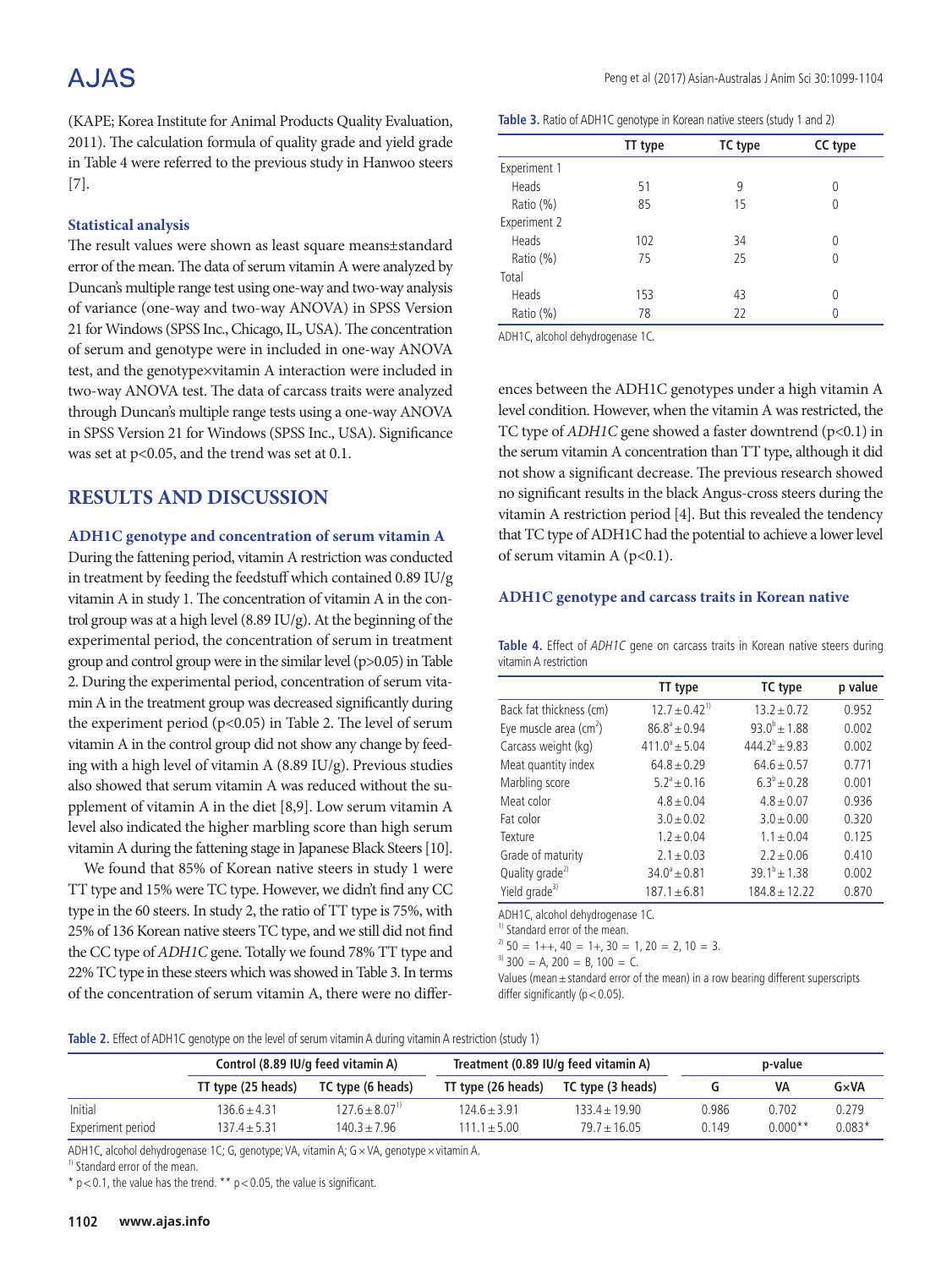#### **steers under vitamin A restriction**

Due to the restriction of vitamin A (0.93 IU/g vitamin A in the feedstuff), the carcass traits for experiment 2 were showed in Table 4. We obtained a higher value for eye muscle area, carcass weight, quality grade and marbling score (intramuscular fat) in TC types than in TT types (p<0.05). However, the opposite result was achieved when compared to the previous studies in which TT type steers had greater marbling score than TC type due to the vitamin A restriction [4]. And in another study on the vitamin A restriction in Angus-cross steers, vitamin A treatment at 75% of the NRC [11]-recommended level (2,200 IU/kg) revealed a significant difference, as TT type had greater IMF than TC type. But vitamin A treatment at 25% and 50% of NRC [11] recommend level (2,200 IU/kg) did not show this result, and vitamin A treatment at 25% even showed that TC type steers trend higher than TT type steers [12]. Therefore, though restriction of vitamin A is important, the restriction level also becomes a more important factor in the study. Although it was unclear why TT and TC animals at the vitamin A restriction did not exhibit the same result compared with Black Angus crossbred steers, the different result in Korean native steers would be interpreted as the difference between varieties as well as the vitamin A restriction period.

At the same time, the previous study reported that the hepatic expression of ADH1C mRNA was higher in TT steers than that in TC steers and CC steers under the condition of vitamin A restriction [4]. It can be inferred that the enzyme activity of TT type was higher than TC type and CC type in *ADH1C* gene. Based on the early research finding that retinol was oxidized to retinaldehyde by the enzyme similar to ADH1 [6], retinaldehyde was oxidized to retinoic acid by aldehyde dehydrogenase 1 (ALDH1) [13]. Furthermore, during the period of vitamin A restriction, RALDH1 has 3 times activity to transfer the retinaldehyde to retinoic acid [14], demonstrating that more retinoic acid will be synthesized in this process. Many previous studies have discovered that retinoic acid has an inhibitory effect on adipogenesis in 3T3-L1 cell [15-17]. As TT type of *ADH1C* gene has the potential to produce more retinoic acid than TC type, greater potential for the inhibition in the adipogenesis process could be inferred [18,19]. Thus, under the premise of vitamin A restriction in Korean native steers, TC type of *ADH1C* gene was linked to higher marbling than TT type (p<0.05). Meanwhile, eye muscle area and carcass weight in TC type were higher than in TT type during the vitamin A restriction period  $(p<0.05)$ . However, there were no significant differences in eye muscle area and carcass weight among the different types of *ADH1C* gene according to the previous research [4,12].

In conclusion, TC type of *ADH1C* gene tended to reach lower serum vitamin A level during the vitamin A restriction period in Korean native steers. At the same time, when vitamin A was restricted in Korean native steers, the steers in TC type of *ADH1C* gene had a much higher level of intramuscular fat than the steers in TT type.

## **CONFLICT OF INTEREST**

We certify that there is no conflict of interest with any financial organization regarding the material discussed in the manuscript.

## **ACKNOWLEDGMENTS**

This work was supported by Cooperation Research Project (PJ0100232), Rural Development Administration, Republic of Korea.

### **REFERENCES**

- 1. Shiranita K, Hayashi K, Otsubo A, Miyajima T, Takiyama R. Grading meat quality by image processing. Pattern Recogn 2000;33:97-104.
- 2. Oka A, Maruo Y, Miki T, Yamasaki T, Saito T. Influence of vitamin A on the quality of beef from the Tajima strain of Japanese black cattle. Meat Sci 1998;48:159-67.
- 3. Gibb D, Van Herk F, Mir P, Loerch S, McAllister T. Removal of supplemental vitamin A from barley-based diets improves marbling in feedlot heifers. Canadian J Anim Sci 2011;91:669-74.
- 4. Ward AK, McKinnon JJ, Hendrick S, Buchanan FC. The impact of vitamin A restriction and ADH1C genotype on marbling in feedlot steers. J Anim Sci 2012;90:2476-83.
- 5. Molotkov A, Fan X, Duester G. Excessive vitamin A toxicity in mice genetically deficient in either alcohol dehydrogenase Adh1 or Adh3. Eur J Biochem 2002;269:2607-12.
- 6. Molotkov A, Duester G. Genetic evidence that retinaldehyde dehydrogenase Raldh1 (Aldh1a1) functions downstream of alcohol dehydrogenase Adh1 in metabolism of retinol to retinoic acid. J Biol Chem 2003;278:36085-90.
- 7. Moon S, Hwang I, Jin S, Lee J, Joo S, Park G. Carcass traits determining quality and yield grades of Hanwoo steers. Asian-Australas J Anim Sci 2003;16:1049-54.
- 8. Pickworth CL, Loerch SC, Fluharty FL. Restriction of vitamin A and D in beef cattle finishing diets on feedlot performance and adipose accretion. J Anim Sci 2012;90:1866-78.
- 9. Gorocica-Buenfil MA, Fluharty FL, Loerch SC. Effect of vitamin A restriction on carcass characteristics and immune status of beef steers. J Anim Sci 2008;86:1609-16.
- 10. Adachi K, Kawano H, Tsuno K, et al. Relationship between serum biochemical values and marbling scores in Japanese Black steers. J Vet Med Sci 1999;61:961-4.
- 11. National Research Council (US). Subcommittee on beef cattle nutrition. Nutrient requirements of beef cattle. 7th rev. ed. Washington, DC: National Academy Press; 1996.
- 12. Krone KG, Ward AK, Madder KM, et al. Interaction of vitamin A supplementation level with ADH1C genotype on intramuscular fat in beef steers. Animal 2016;10:403-9.
- 13. Kiefer FW, Orasanu G, Nallamshetty S, et al. Retinaldehyde dehydrogenase 1 coordinates hepatic gluconeogenesis and lipid metabolism. Endocrinology 2012;153:3089-99.